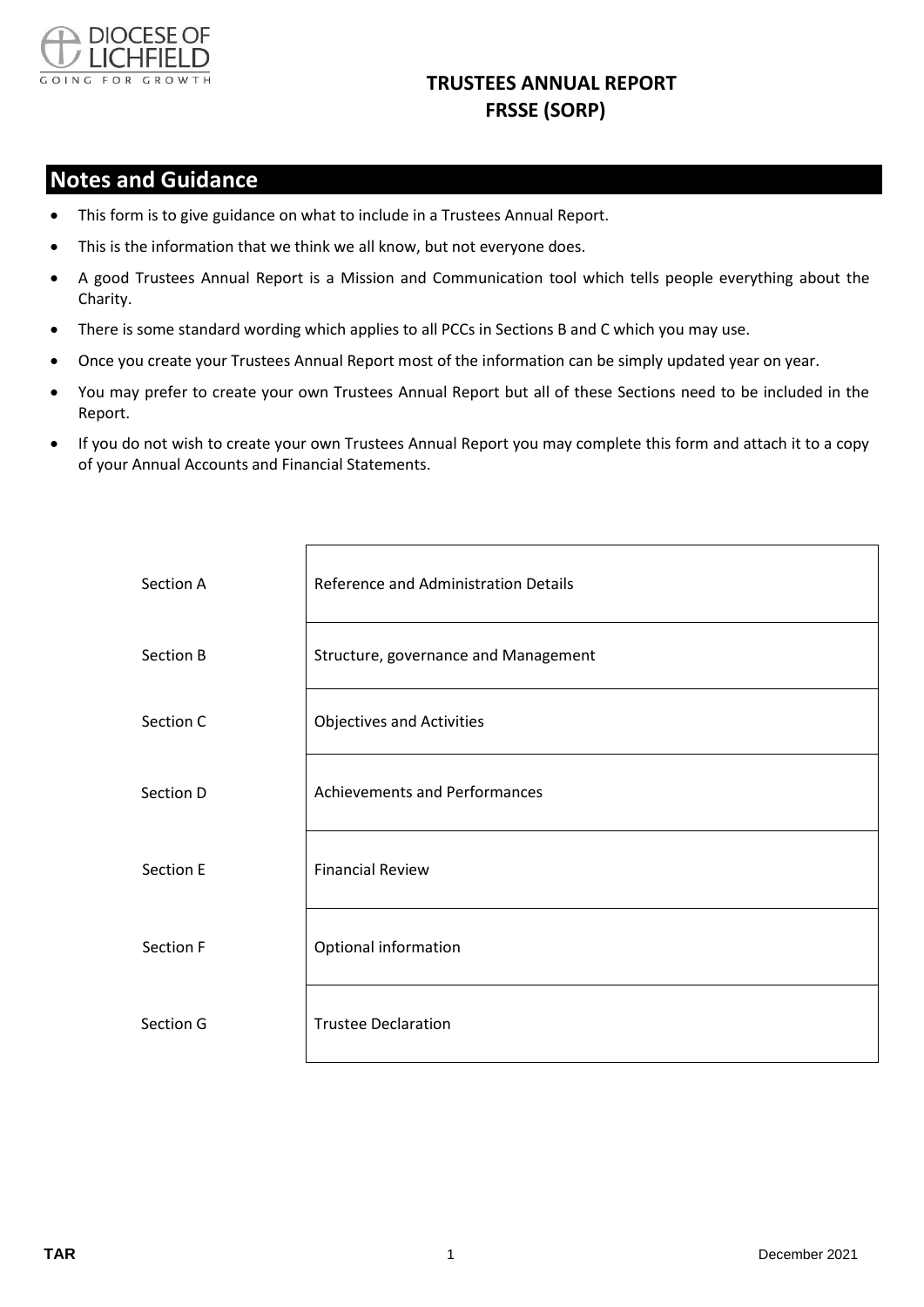

**From**

Day **01**

# **Trustees' Annual Report for the period**

Period start date **Month** Year Day

**To**

**31**

Period end date **Month 12** Year **2021**

## **Section A** Reference and administration details

**2021**

**01**

| <b>Charity name</b>                          | PARISH OF TETTENHALL WOOD                                                                              |  |
|----------------------------------------------|--------------------------------------------------------------------------------------------------------|--|
|                                              | Other names charity is known by Christ Church Tettenhall Wood; Church of the Good Shepherd Castlecroft |  |
| Registered charity number (if any)   1133853 |                                                                                                        |  |
| (eg. Address of the church or church office) | <b>Charity's principal address</b> Parish Office, Christ Church                                        |  |
|                                              | Church Road, Tettenhall Wood                                                                           |  |
|                                              | Wolverhampton                                                                                          |  |
|                                              | Postcode WV6 8NQ                                                                                       |  |

### **Names of the charity trustees – Members of the PCC - who manage the charity**

|    | <b>Trustee name</b>      | Office (if any)               | Dates acted if not for whole year |
|----|--------------------------|-------------------------------|-----------------------------------|
| 1  | Philip Wootton           | Incumbent                     |                                   |
| 3  | Linda Vawer              | <b>Assistant Curate</b>       |                                   |
| 4  | David Hughes             | Church Warden                 |                                   |
| 5  | <b>Joan Collins</b>      | Church Warden                 |                                   |
| 6  | Jane Brough              | Deputy Church Warden & Reader |                                   |
| 7  | Pam Humphrey             | Assistant Warden              |                                   |
| 8  | Sue Wilson               | <b>PCC Secretary</b>          |                                   |
| 9  | Joy Dipple               | Reader                        |                                   |
| 10 | Caroline Seaton          | Reader                        |                                   |
| 11 | <b>Richard Humphrey</b>  | <b>Assistant Treasurer</b>    |                                   |
| 12 | <b>Stephanie Hemming</b> | Treasurer                     |                                   |
| 13 | <b>Russell Taylor</b>    |                               | Resigned November 2021            |
| 14 | Roger Dipple             |                               |                                   |
| 16 | Pat Hazenburg-Morris     |                               |                                   |
| 17 | Les Key                  |                               |                                   |
| 18 | Jane Woolf               |                               |                                   |
| 19 | Lisa Williams            |                               |                                   |
| 20 | <b>Chris Nickholds</b>   |                               |                                   |
| 21 | <b>Hazel Guy</b>         |                               |                                   |
| 22 | <b>Benjamin Hemming</b>  |                               |                                   |
| 23 | Gerald Lloyd             |                               |                                   |
| 24 | Angela Williams          |                               |                                   |
| 25 | <b>Helen Bull</b>        |                               |                                   |
| 26 |                          |                               |                                   |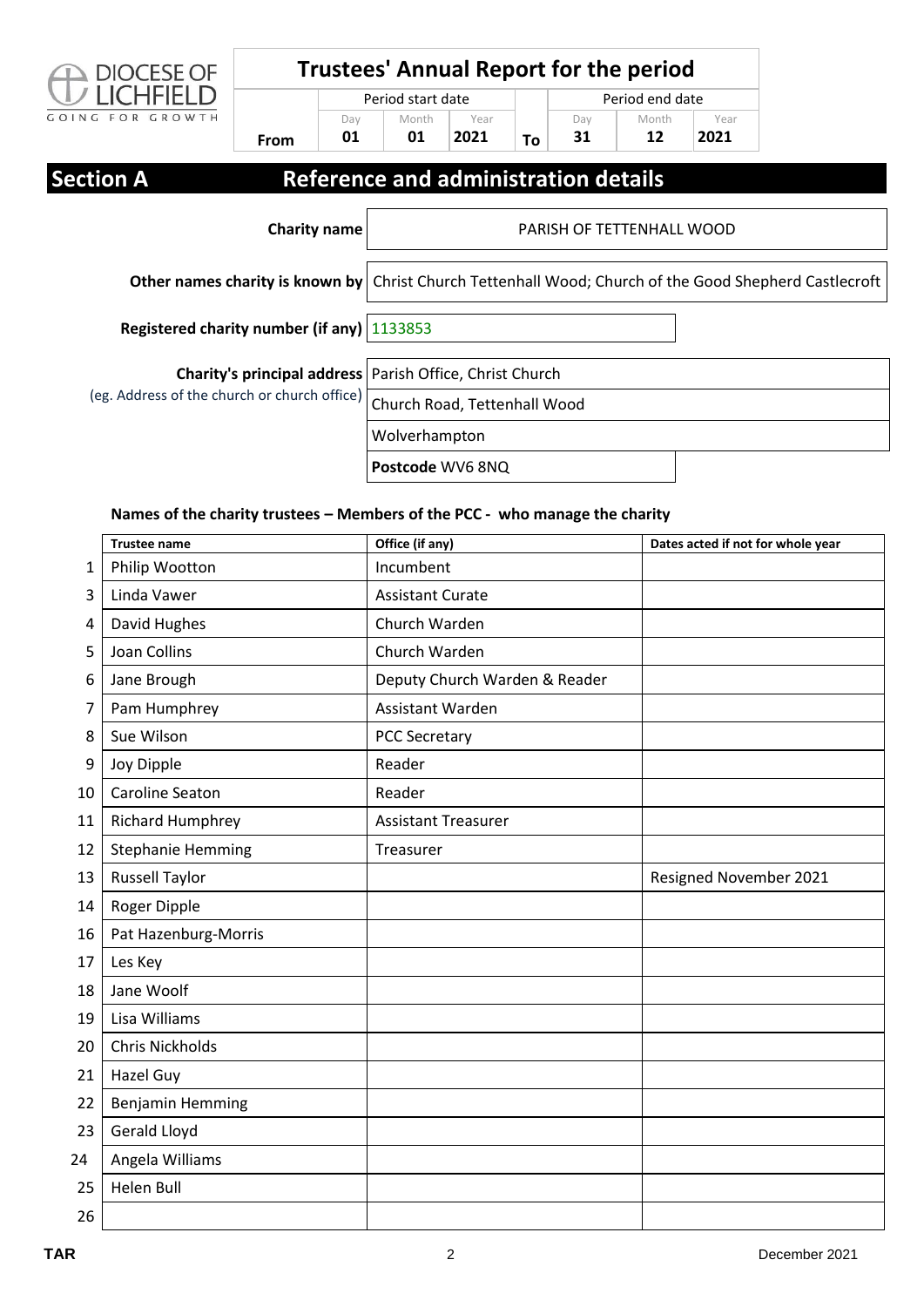| $\sim$ $-$<br>- |  |  |
|-----------------|--|--|
| $\sim$<br>∼     |  |  |

# **Section B Structure, governance and management**

#### **Description of the charity's trusts**

|                                                                     | Type of governing document   Parochial Church Council Powers Measure (1956) as amended, and Church<br>(eg. trust deed, constitution) Representation Rules that came into effect on 2 January 1957. |
|---------------------------------------------------------------------|----------------------------------------------------------------------------------------------------------------------------------------------------------------------------------------------------|
| How the charity is constituted<br>(eg. trust, association, company) | Church Representation Rules 2 January 1957                                                                                                                                                         |
| Trustee selection methods<br>(eg. appointed by, elected by)         | Elected                                                                                                                                                                                            |

The trustees of the Charity are aware of the Charity Commission's guidance on

### **Public Benefit Statement (Mandatory information)**

|                                     | public benefit in The Advancement of Religion for the Public Benefit and have       |
|-------------------------------------|-------------------------------------------------------------------------------------|
|                                     | had regard to it in their administration of the Charity. The trustees believe that, |
| Summary of the main activities      | by promoting the work of the Church of England in the Ecclesiastical Parish of      |
| undertaken for the public benefit   | Tettenhall Wood, it helps to promote the whole mission of the Church                |
| in relation to these objects        | (pastoral, evangelistic, social and ecumenical) more effectively, within the        |
| (include within this section the    | Ecclesiastical Parish, and that in doing so it provides a benefit to the public by: |
| statutory declaration that trustees |                                                                                     |
| have had regard to the guidance     | • Providing facilities for public worship, pastoral care and spiritual, moral and   |
| issued by the Charity Commission    | intellectual development, both for its members and for anyone who wishes to         |
| on public benefit)                  | benefit from what the Church offers; and                                            |
|                                     | . Promoting Christian values and service by members of the Church in and to         |
|                                     | their communities, to the benefit of individuals and society as a whole.            |

### **Additional governance issues (Optional information)**

| You may choose to include<br>additional information, where<br>relevant, about:                     | The parish is connected with a range of wider networks and organisations:<br>the Church of England Diocese of Lichfield<br>$\bullet$<br>the Local Ecumenical Partnership of the Church At Perton, with which<br>the Parish is part of the same Benefice and Team Ministry |
|----------------------------------------------------------------------------------------------------|---------------------------------------------------------------------------------------------------------------------------------------------------------------------------------------------------------------------------------------------------------------------------|
| • policies and procedures adopted<br>for the induction and training of<br>trustees;                | other local churches, through the Church of England Deanery of Trysull<br>$\bullet$<br>and the ecumenical Covenanting Churches of Wolverhampton West<br>Christ Church C of E (C) Infants' and Junior Schools<br>٠                                                         |
| • the charity's organisational<br>structure and any wider network<br>with which the charity works; | the Mothers' Union<br>$\bullet$<br>the National Childbirth Trust, in the provision of 'Little Angels' parent<br>$\bullet$<br>and baby group                                                                                                                               |
| • relationship with any related<br>parties;                                                        | the Church Mission Society<br>٠<br>the Children's Society<br>$\bullet$                                                                                                                                                                                                    |
| • trustees' consideration of major<br>risks and the system and<br>procedures to manage them;       | Christian Aid                                                                                                                                                                                                                                                             |
| (Put your Risk Assessment Policy<br>here)                                                          |                                                                                                                                                                                                                                                                           |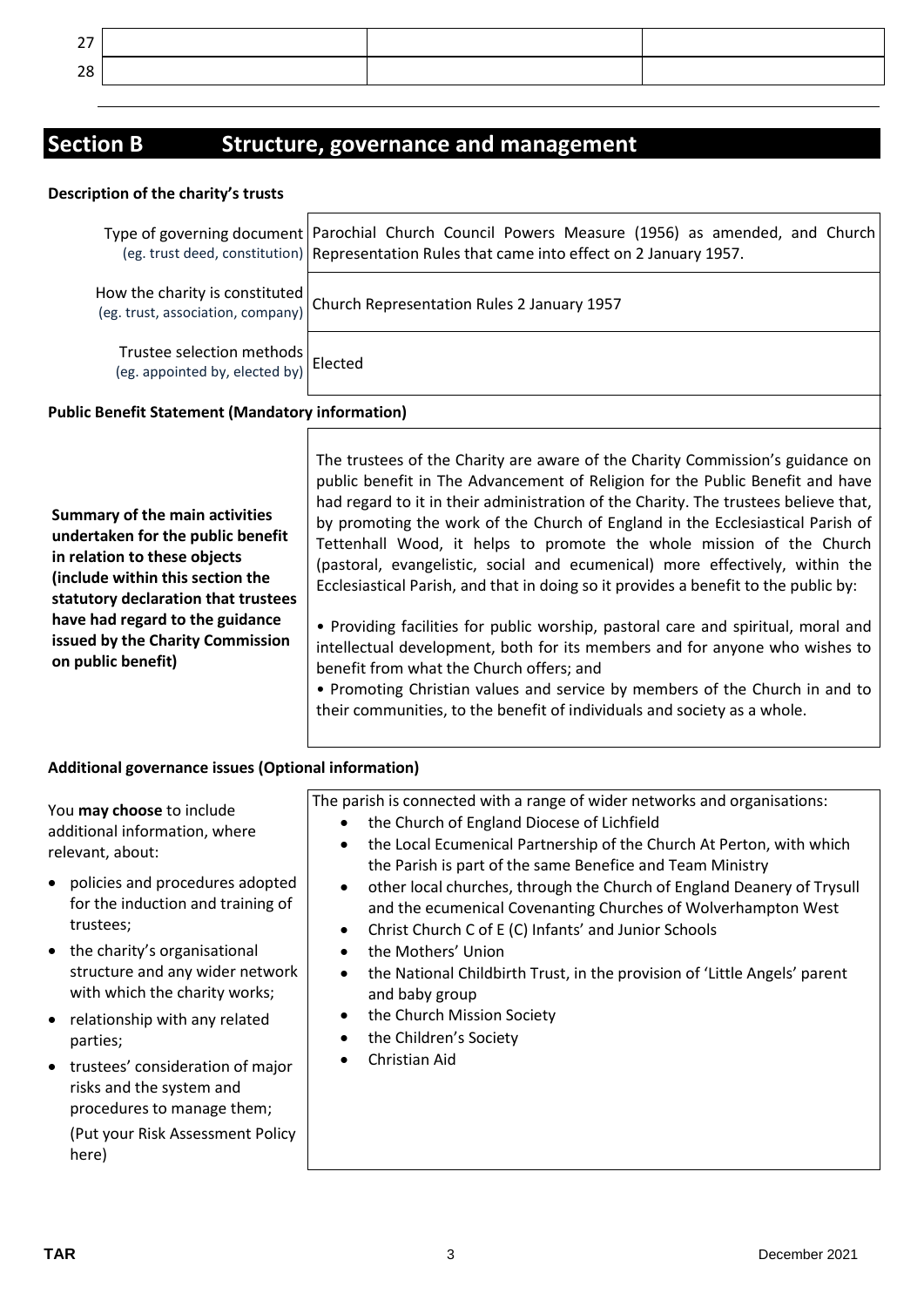| <b>Section C</b>                                                                                                                                                                                                           | <b>Objectives and activities</b>                                                                                                                                                                                                                                                                                                                                                                                                                                                                                                                                                                                                                                                                                                   |
|----------------------------------------------------------------------------------------------------------------------------------------------------------------------------------------------------------------------------|------------------------------------------------------------------------------------------------------------------------------------------------------------------------------------------------------------------------------------------------------------------------------------------------------------------------------------------------------------------------------------------------------------------------------------------------------------------------------------------------------------------------------------------------------------------------------------------------------------------------------------------------------------------------------------------------------------------------------------|
| Summary of the objects of the<br>charity set out in its governing<br>document                                                                                                                                              | The PCC is committed to enabling as many people as possible to worship at our<br>churches and to become part of our parish community at Tettenhall Wood and<br>Castlecroft. The PCC maintains an overview of worship throughout the parish<br>and makes suggestions on how our services can involve the many groups that<br>live within our parish. Our services and worship put faith into practice through<br>prayer and scripture, music and sacrament                                                                                                                                                                                                                                                                          |
| Additional details of objectives and activities (Optional information)                                                                                                                                                     |                                                                                                                                                                                                                                                                                                                                                                                                                                                                                                                                                                                                                                                                                                                                    |
| You may choose to include further<br>statements, where relevant, about:<br>policy on grantmaking;<br>$\bullet$<br>policy programme related<br>$\bullet$<br>investment;<br>contribution made by<br>$\bullet$<br>volunteers; | The PCC aims to support other charities - locally, nationally and overseas -<br>both from general funds and through organising special collections. Care is<br>taken that the aims of these charities are contiguous with the mission of the<br>Church of England. Collections of food, bedding etc are made for local<br>organisations helping the homeless and needy.<br>Volunteers undertake major parts of the work of the church, ranging from the<br>including leading worship, administration, caring for the fabric of the buildings,<br>offering of pastoral care, planning and organising of social and fund-raising<br>events, working with children in church and in school, and bearing the<br>message of the church. |
|                                                                                                                                                                                                                            |                                                                                                                                                                                                                                                                                                                                                                                                                                                                                                                                                                                                                                                                                                                                    |

## **Section D Achievements and performance**

**Summary of the main achievements of the charity during the year** The combined Electoral Role stood at 186 at the annual meeting in April 2021. The Covid-19 pandemic meant that church buildings were closed for several months earlier in the year, and numbers attending worship restricted thereafter. Attendance statistics would therefore be meaningless. The figure for the 'worshiping community' was estimated as 221 (both churches, all ages). Throughout 2021, weekly services were provided to engage with at home, on paper and by email, and through home recordings. From May 2021, services in church have been streamed live on the parish website and through YouTube, and also recorded onto DVDs and home-delivered (for those without digital capacity). Pastoral care has been provided through a network of phone contacts, ensuring everyone had a regular call. Two baptisms and two marriages were conducted, and a total of 28 funerals were conducted through the ministry of the parish. The pandemic had also forced the closure of regular activities, like Place of Welcome, Dementia Support Group, Good Friends, Mothers Union and Christ Church Fellowship, but these were gradually resumed later in the year as restrictions eased. Social/fundraising events were not possible until late in the year, but then a well-supported joint Christmas Fair was held in November. With volunteers not allowed into schools, the Open the Book programme had to be curtailed, although the church provided recorded worship online to Christ Church schools. Outside hirers were not allowed in the halls for the first half of the year, leading to a drop in income for both churches.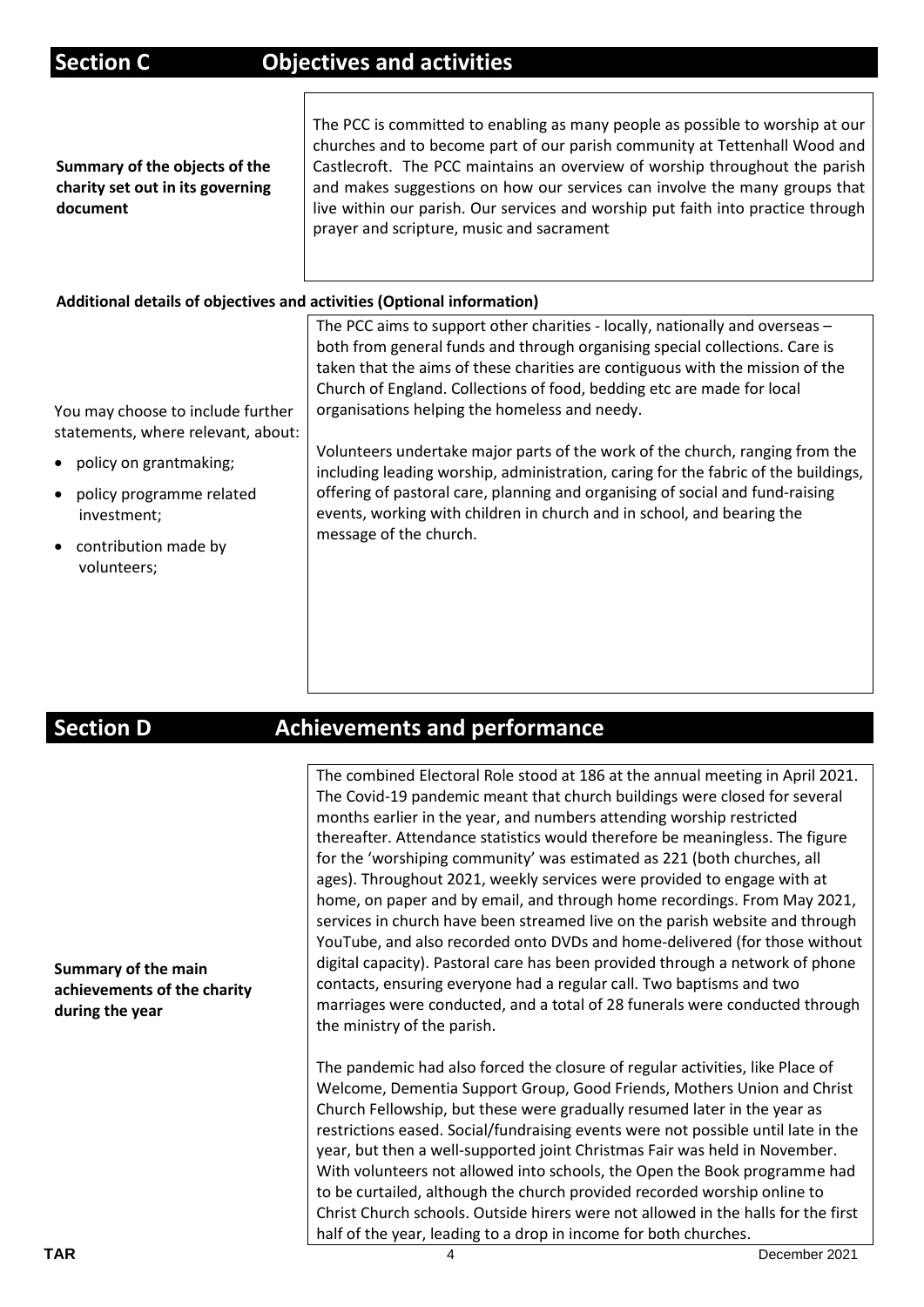Buildings: The PCC has been vigilant in maintaining the fabric of both buildings. At Christ Church, repairs to the roof, identified in the Quinquennial Inspection, have been carried out and proved to be a smaller job than had been feared. Thanks to a grant from Ibstock-Enovert, and a generous bequest, new equipment has been installed to enable recording and live-streaming of services and events. In conjunction with this project, improvements have been made to lighting and internet connectivity, and a new AV desk made and installed. The equipment was used for showings of 'The Chosen', multiple episode life of Christ, as a means of discipleship and outreach, through the autumn of 2021 (and spring 2022)

At Good Shepherd, no major building work has been carried out

Overseas Mission: the link established in 2017 with the Church Mission Society and a mission partner in South Sudan has been maintained The PCC through the Mission And Discipleship group has continued working on implementing the 2017 Mission Action Plan where possible, with big improvements to the website (including portals for direct giving to the church, and for short periods, to charities we support) and the development of online worship.

Christ Church has maintained its status as an 'eco-church' (bronze award). Both churches have offered recycling facilities (for items not recycled by the council) and frequent prompts about eco-awareness have been made through the notice sheet.

A joint Christmas fair was held and the money proportionally split for both churches and for the year ahead more joint social events are planned.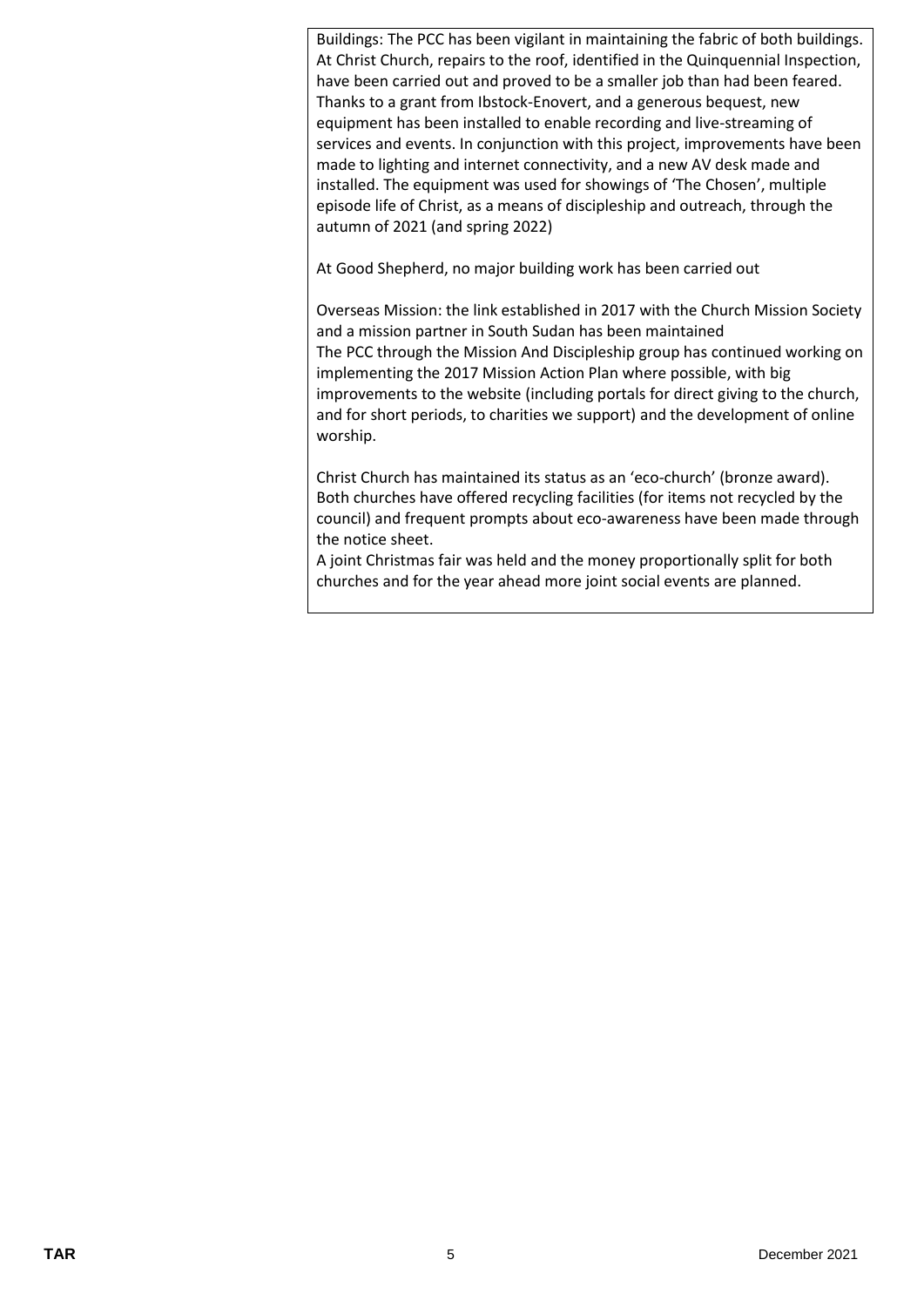| Summary of the main objectives<br>of the charity planned in the<br>following year | At Good Shepherd plans to upgrade the sound system and to install projection<br>equipment are still in hand. The replacement of the chairs is also under<br>consideration.<br>A new initiative for families, called 'Criss-Cross' is to be explored in the<br>summer. This is to include worship, activities and food.<br>Both churches continue to work towards greater environmental sustainability |
|-----------------------------------------------------------------------------------|-------------------------------------------------------------------------------------------------------------------------------------------------------------------------------------------------------------------------------------------------------------------------------------------------------------------------------------------------------------------------------------------------------|
|                                                                                   | A planned major event is the return of Saltmine theatre company for their<br>production 'The Liberator' planned for September 2022                                                                                                                                                                                                                                                                    |

| <b>Section E</b>                                       | <b>Financial review</b>                                                                                                                                                                                                                                                  |
|--------------------------------------------------------|--------------------------------------------------------------------------------------------------------------------------------------------------------------------------------------------------------------------------------------------------------------------------|
| Brief statement of the charity's<br>policy on reserves | There are three main points to this policy: firstly we pay our Parish Share in full<br>and on time each month. Secondly, each year we give to Missions and Charities<br>both locally and internationally. Thirdly, we aim to keep funds in reserve for 'a<br>rainy day.' |

**Details of any funds materially in deficit**

### **Further financial review details (Optional information)**

None

 $\mathbf{r}$ 

| You may choose to include<br>additional information, where<br>relevant about:                        | At Christ Church the accounts show a deficit of £10,298.85<br>At Church of the Good Shepherd the accounts show a surplus of £1,061.79 |
|------------------------------------------------------------------------------------------------------|---------------------------------------------------------------------------------------------------------------------------------------|
| the charity's principal sources<br>$\bullet$<br>of funds (including any<br>fundraising);             | For the PCC overall this gives a deficit of £9237.06                                                                                  |
| how expenditure has<br>$\bullet$<br>supported the key objectives of<br>the charity;                  |                                                                                                                                       |
| investment policy and<br>$\bullet$<br>objectives including any ethical<br>investment policy adopted. |                                                                                                                                       |